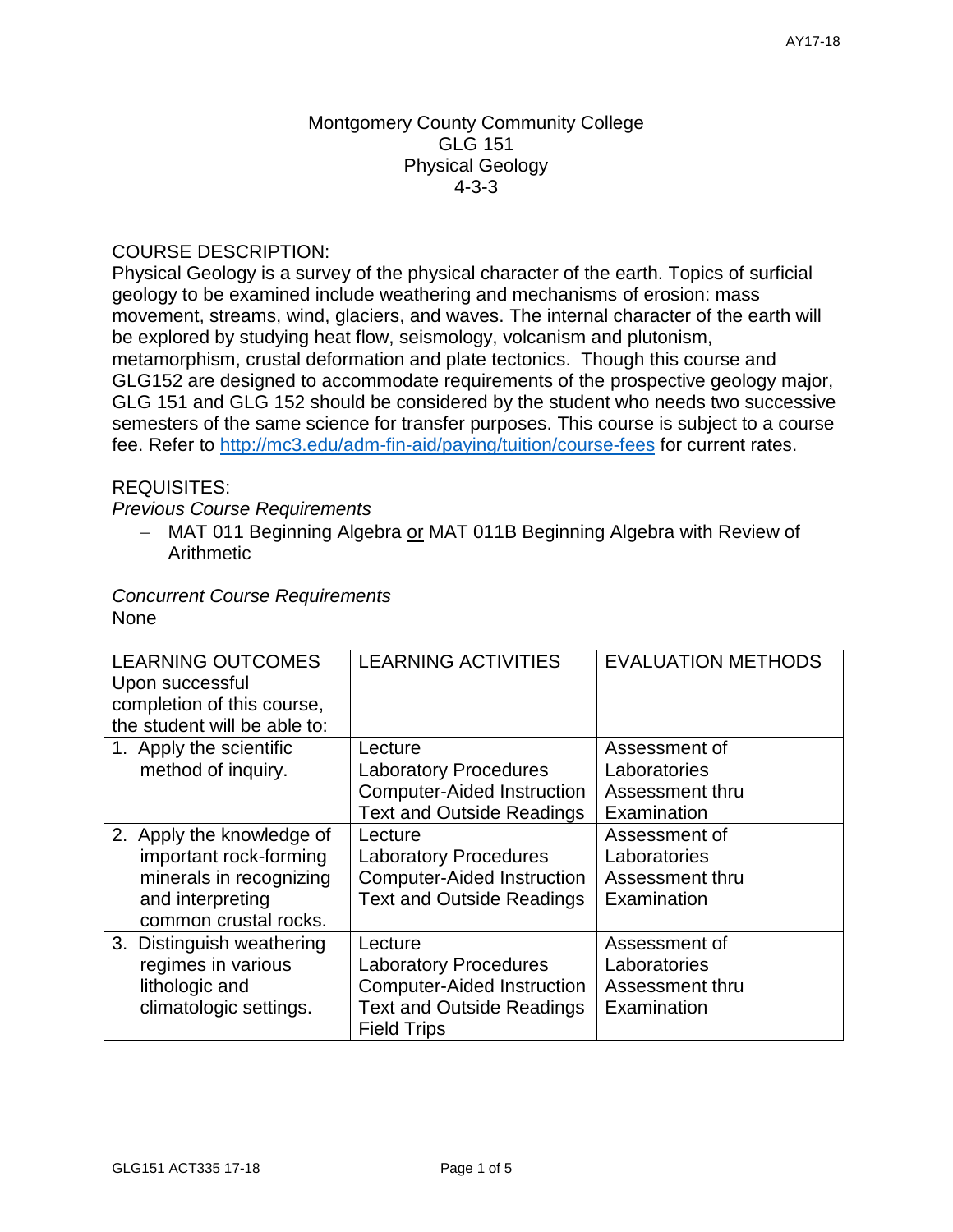| <b>LEARNING OUTCOMES</b>                                                                                                                                                                | <b>LEARNING ACTIVITIES</b>                                                                                                                                                                                                                           | <b>EVALUATION METHODS</b>                                                                                                                       |
|-----------------------------------------------------------------------------------------------------------------------------------------------------------------------------------------|------------------------------------------------------------------------------------------------------------------------------------------------------------------------------------------------------------------------------------------------------|-------------------------------------------------------------------------------------------------------------------------------------------------|
| 4. Interpret landforms<br>produced by erosional<br>and depositional<br>processes associated<br>with mass wasting,<br>streams, glaciers,<br>deserts, coastlines, and<br>marine settings. | Lecture<br><b>Laboratory Procedures</b><br><b>Computer Simulation</b><br><b>Computer-Aided Instruction</b><br><b>AV/Multimedia Materials</b><br><b>Text and Outside Readings</b><br><b>Class Time and Saturday</b><br><b>Field Trips</b><br>Projects | <b>Assess Group/Individual</b><br>Projects<br>Assessment thru<br>Examination<br><b>Laboratory Assessments</b><br><b>Assessment thru Quizzes</b> |
| 5. Apply a plate tectonic<br>interpretation for the<br>processes of volcanism,<br>plutonism,<br>metamorphism, and<br>crustal deformation.                                               | Lecture<br><b>Laboratory Procedures</b><br><b>Computer Simulation</b><br><b>Computer-Aided Instruction</b><br><b>AV/Multimedia Materials</b><br><b>Text and Outside Readings</b><br><b>Class Time and Saturday</b><br><b>Field Trips</b><br>Projects | <b>Assess Group/Individual</b><br>Projects<br>Assessment thru<br>Examination<br><b>Laboratory Assessments</b><br><b>Assessment thru Quizzes</b> |

At the conclusion of each semester/session, assessment of the learning outcomes will be completed by course faculty using the listed evaluation method(s). Aggregated results will be submitted to the Associate Vice President of Academic Affairs. The benchmark for each learning outcome is that *70% of students will meet or exceed outcome criteria*.

#### SEQUENCE OF TOPICS:

- 1. Introductory Material
	- a. The Role of the Geologist in Society
	- b. Introductory Chemistry
		- 1) Atomic structure
		- 2) Bonding
		- 3) Element distributions in cosmos, whole earth, and crust
	- c. Mineralogy
		- 1) Mineral classification schemes
		- 2) Silicate polymerization groups
	- d. Introduction to Topographic Maps
- 2. Surficial Processes
	- a. Chemical and Mechanical Weathering, and Soils
	- b. Mass Wasting
	- c. Streams
	- d. Groundwater and Karst Geology
	- e. Glaciers
		- 1) Glacial processes
		- 2) Ice Ages
	- f. Deserts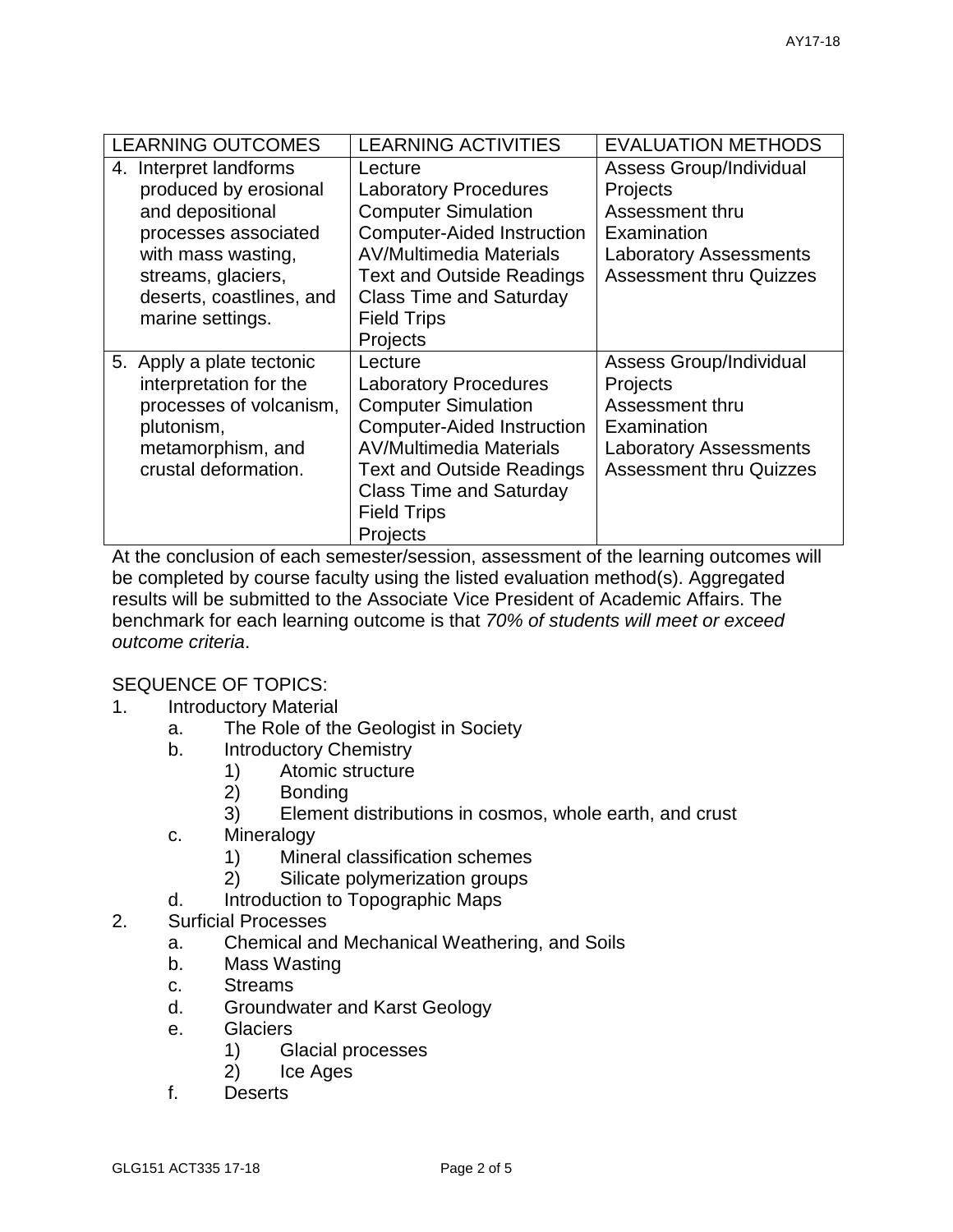- 1) Desert climatology
- 2) Desert geology
- g. Coastal Processes
- h. Marine Sedimentation
	- 1) Temperate shelf sedimentation
	- 2) Carbonate sedimentation
	- 3) Submarine fans
	- 4) Turbidites
	- 5) Pelagic sedimentation
- i. Sedimentary Rocks and Depositional Environment Interpretation
	- 1) Lithification
	- 2) Sedimentary rock classification
	- 3) Primary sedimentary features
- 3. Internal Processes
	- a. Introduction to Plate Tectonics
	- b. Heat Flow
	- c. Igneous Thermochemistry
	- d. Volcanic Processes and Volcanic Rocks
	- e. Plutonism
	- f. Metamorphism
		- 1) Contact
		- 2) Regional
		- 3) Hi Pressure
	- g. Magnetism
	- h. Isostasy
	- i. Rock Deformation
		- 1) Earthquakes and seismic profiling
		- 2) Brittle strain and faults
		- 3) Ductile strain and folds
	- j. Plate Tectonics
		- 1) Historical development of model
		- 2) Current justification of model
		- 3) Divergent plate margins
		- 4) Transform margins
		- 5) Convergent plate margins

LIST OF LABORATORIES– to be selected by the instructor. Others may be added at the discretion of the instructor.

- 1. Mineral properties, Uses and Identification
- 2. Silicate Minerals
- 3. Soils

:

- 4. Stream Table
- 5. Introduction to Topo Maps
- 6. Running water and groundwater, Steam hydrographs the statistics of stream flow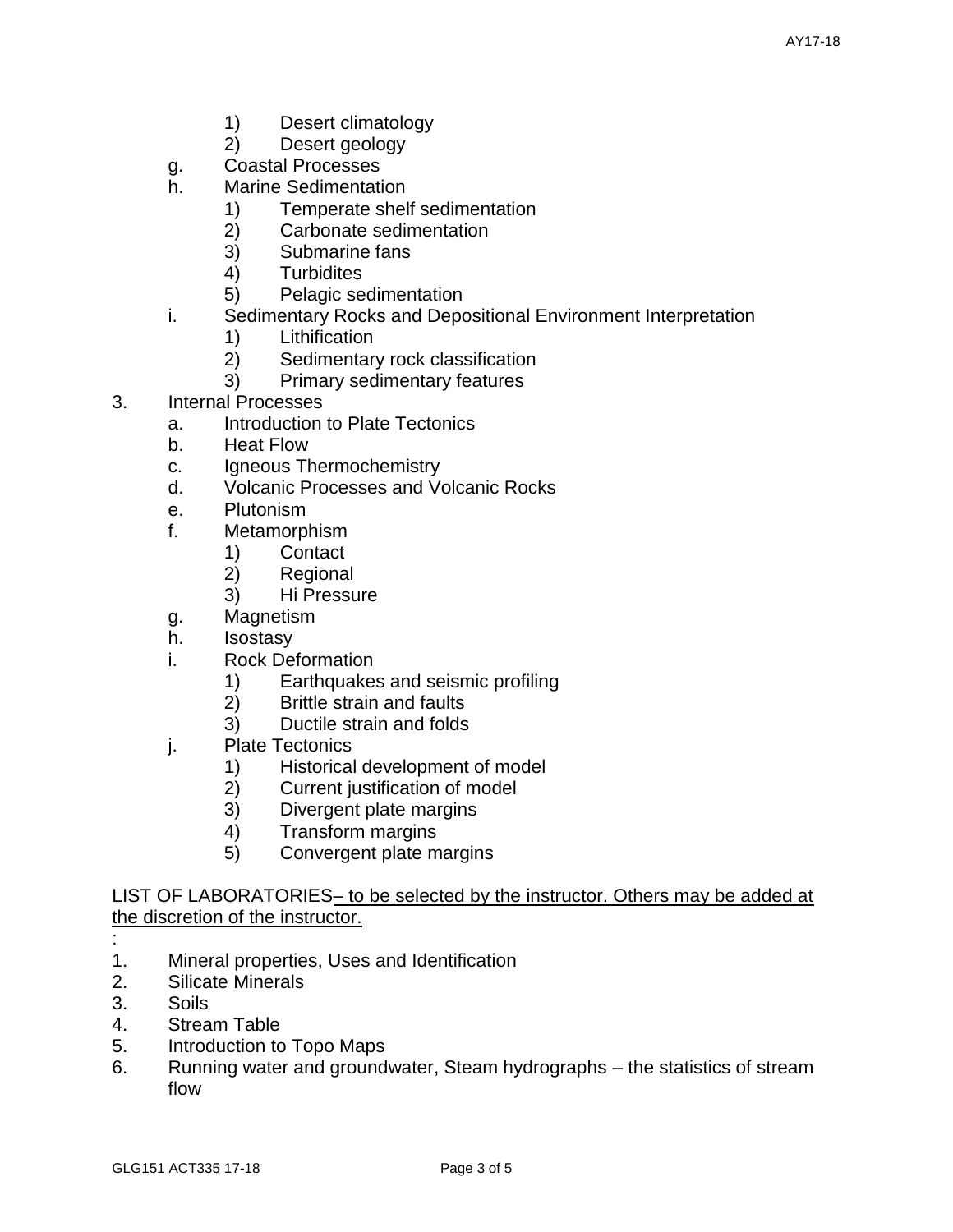- 7. Hydrology porosity and permeability determinations – ascertaining groundwater flow dynamics
- 8. Karst topography, subsidence hazards, and slope stability
- 9. Glacial Geology Maps
- 10. Coastline Maps
- 11. Igneous, Sedimentary, Metamorphic Rocks rocks
- 12. Geologic maps
- 13. Plate tectonics
- 14. Volcanoes hazard determination from geologic maps
- 15. Earthquakes –determination of an epicenter
- 16. Radon testing and interpretation
- 17. Waves, currents and tides

FIELD TRIPS: Optional

Class-time trips:

- 1. Assessment of landslide potential
- 2. Towamencin Creek Field Project
- 3. Stream profiling
- 4. Local Triassic basin and paleo-environmental reconstruction

Saturday trips may include:

Optional Saturday field trips:

- 1. Traverse from Cape Henlopen to South Bethany, Delaware
	- determination of natural erosional/depositional dynamics
	- examination of development and associated disruption of coastal dynamics
- 2. The geology of coal Southern and Western Middle Anthracite Fields, **Pennsylvania** 
	- strip mined properties: pre- and post-reclamation legislation extraction techniques
	- geological/biological recovery at abused sites
	- culm recovery
	- Centralia mine fire
	- geology, chemistry, and biology of acid mine drainage
- 3. Ringing Rocks Park, Upper Black Eddy, PA igneous rock erosional features
- 4. Pioneer Crossing Landfill, Birdsboro, PA engineering protection of the environment; waste disposal
- 5. Crystal Cave, Kutztown, PA karst terrain; speleothem formation
- 6. Triassic paleoenvironment Border fault Cambrian carbonates
- 7. Structure and metamorphism contact metamorphism

# LEARNING MATERIALS:

Grotzinger, Jordan. (2010). *Understanding Earth* (6<sup>th</sup> ed.). Freeman. Supplementary handouts: *Earth Science Laboratory Manual* – current edition Supplementary Handouts College Computer Network